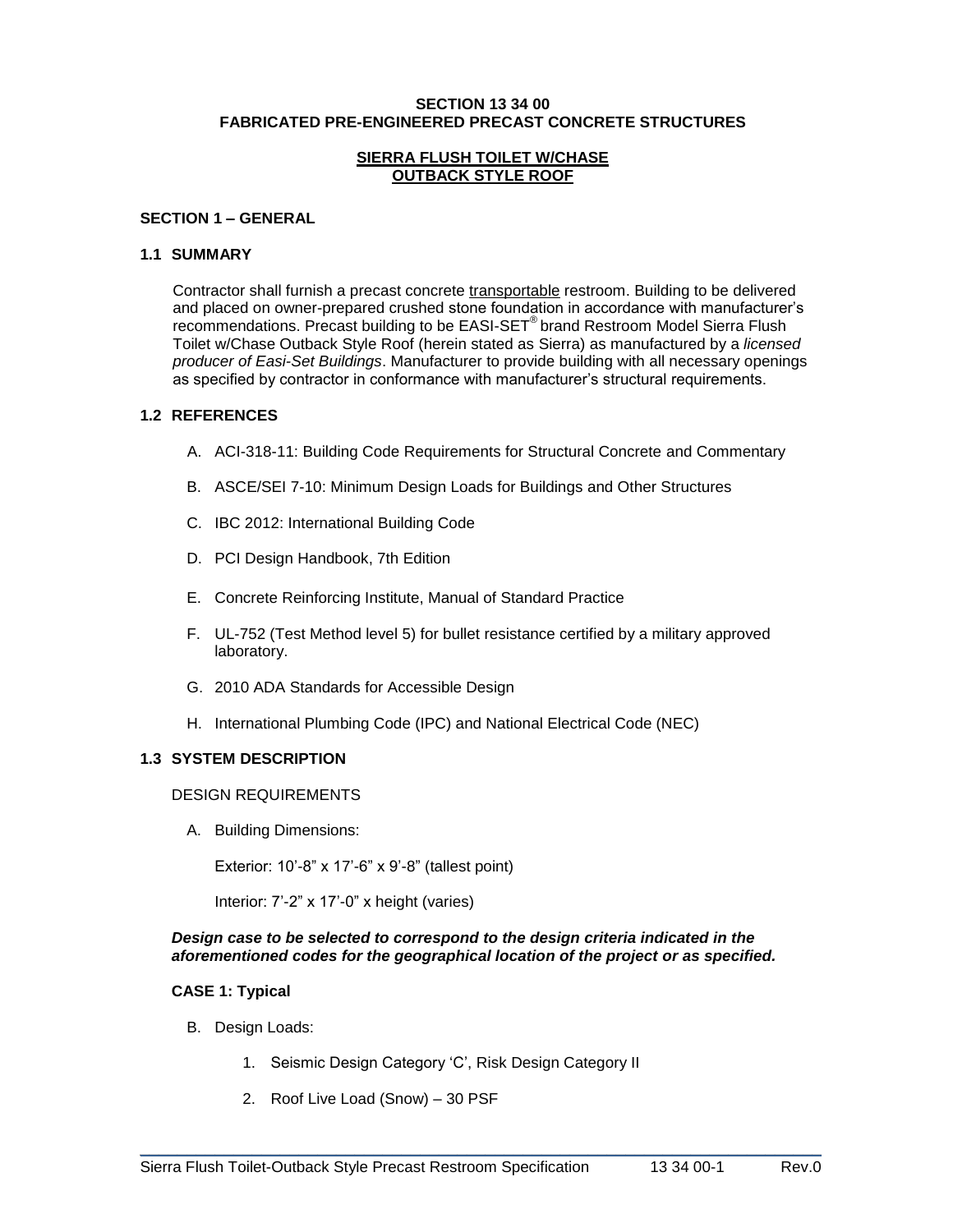- 3. Floor Live Load 100 PSF
- 4. Wind Loading\* 115 MPH

\*Design loads relate to precast components only, not accessories (i.e. doors, windows, vents, etc.)

### **CASE 2: Heavy**

- C. Design Loads:
	- 1. Seismic Design Category 'D', Risk Design Category III
	- 2. Roof Live Load (Snow) 150 PSF
	- 3. Floor Live Load 150 PSF
- 4. Standard Wind Loading\* 165 MPH \*Design loads relate to precast components only, not accessories (i.e. doors, windows, vents, etc.)
- D. Roof: Proprietary two-piece Outback style roof. Roof panels shall overhang on all sides to prevent water intrusion. The pitch of the roof shall be 3/12. The roof standard finish is a simulated cedar shake. Other finishes are available.
- E. Roof panels, floor, and wall panels must each be produced as single component monolithic panels. No floor or vertical wall joints will be allowed, except at perimeter interfaces, corners and partitions. Wall panels shall be set on top of floor panel.
- F. Wall-to-Floor interior surface joints along the perimeter of each restroom and partitions (if precast) must contain the locked-in, easy clean-out radius coving. The 3/8" (recessed) x 2" cove must be continuous around the interior of the restroom and along the sides of any precast partitions. Apply 5,000 PSI (minimum) non-shrink, non-metallic grout to the cove, finishing the grout to form a flush 1" minimum radius.

# **1.4 SUBMITTALS**

- A. Engineering calculations designed and sealed by a professional engineer, licensed to practice in the state where the project is located, shall be submitted for approval.
- B. Manufacturers' product literature shall be provided for all plumbing, electrical and miscellaneous installed fixtures demonstrating compliance with these specifications

# **1.5 QUALITY ASSURANCE**

- A. The precast concrete building producer shall be a plant-certified member of either the National Precast Concrete Association (NPCA), The Precast/Prestressed Concrete Institute (PCI), or equal.
- B. The precast concrete building producer shall demonstrate product knowledge and must have a minimum of 5 years experience manufacturing and setting precast concrete.
- C. The manufacturer must be a licensed producer of Easi-Set Buildings.
- D. No alternate building designs to the pre-engineered EASI-SET**®** building will be allowed unless pre-approved by the owner 10 days prior to the bid date.

\_\_\_\_\_\_\_\_\_\_\_\_\_\_\_\_\_\_\_\_\_\_\_\_\_\_\_\_\_\_\_\_\_\_\_\_\_\_\_\_\_\_\_\_\_\_\_\_\_\_\_\_\_\_\_\_\_\_\_\_\_\_\_\_\_\_\_\_\_\_\_\_\_

### **SECTION 2 – PRODUCTS**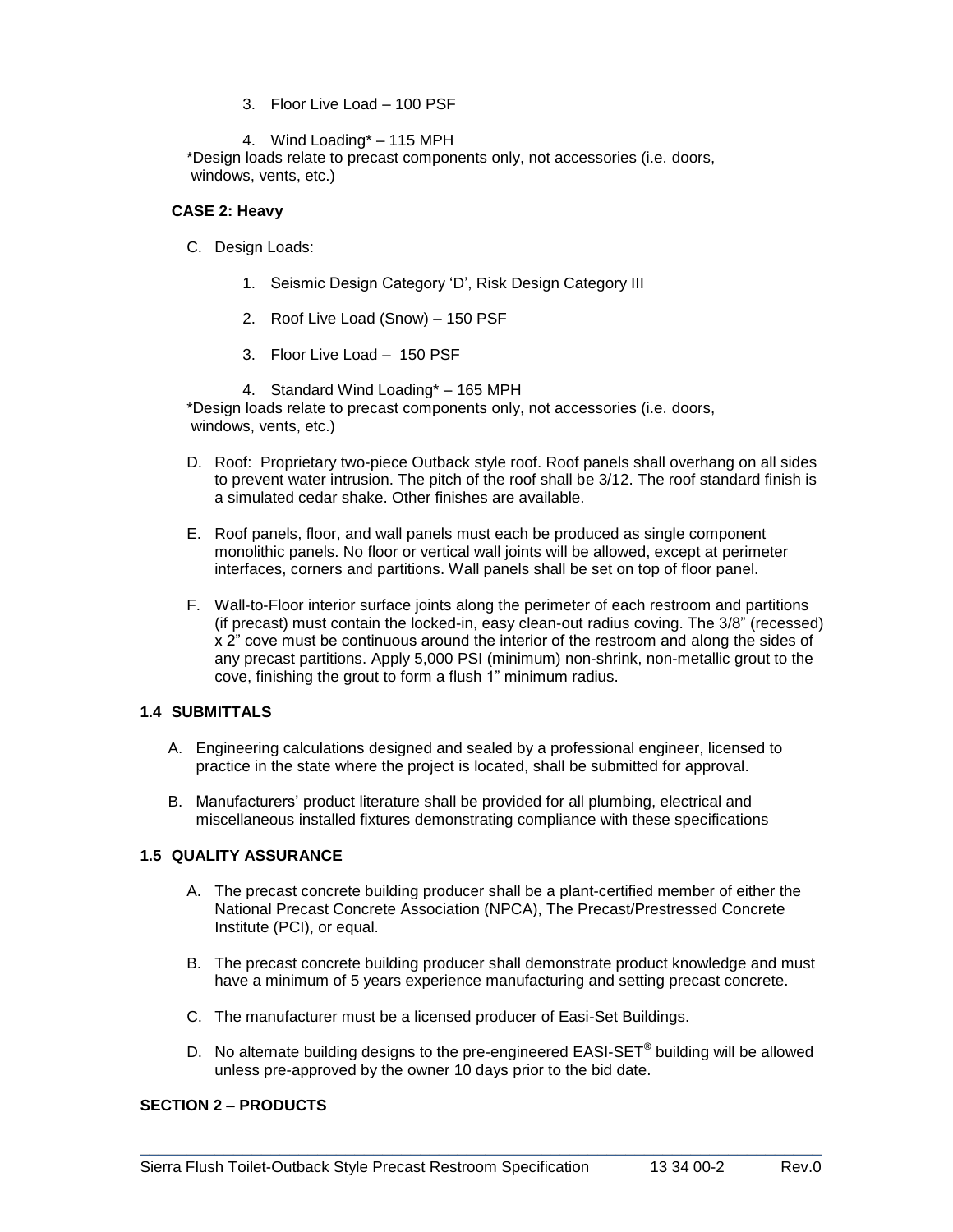# **2.1 MATERIALS**

- **A.** Concrete: Steel-reinforced, 5000 PSI minimum 28-day compressive strength, airentrained (ASTM C260).
- **B.** Reinforcing Steel: ASTM A615, grade 60 unless otherwise specified. Welded wire fabric: ASTM 185, Grade 65
- **C.** Post-tensioning Strand: 41K Polystrand CP50, ½" 270 KSI Seven-Wire strand, enclosed within a greased plastic sheath (ASTM A416). Each Roof and floor shall be posttensioned by a proprietary, second generation design using a single, continuous tendon. Said tendon is placed in the concrete slab to form a perimeter loop starting from one corner of the slab to a point where the cable entered the slab. The tendon then turns 90 degrees and follows the cable member(s) in the periphery to a point midway along the "X" axis of the concrete building panel and then turns 90 degrees along the "Y" axis of the concrete building panel. This bisects the concrete building panel and crosses the opposite parallel portion of the cable member and exits from an adjacent side of the concrete building panel. This creates a cable pattern with no less than 2.5 parallel cables in any direction. To ensure a watertight design, no alternate methods shall be substituted for the post-tensioning.
- **D.** Sealant: All joints between panels shall be caulked along the exterior and interior surface of the joints. Exterior sealant shall be DOW CORNING 790 silicone sealant or equal. Interior sealant shall be SIKAFLEX-1A elastic sealant (paintable) or equal. Exterior caulk reveals to be 3/8"x 3/4" deep so that sides of the joint are parallel for proper caulk adhesion. Back of the joint to be taped with bond breaking tape to ensure adhesion of caulk to parallel sides of joint and not the back.
- **E.** Panel Connections: All panels shall be securely fastened together utilizing cast-in stainless steel embeds and welding. All welding shall be done in conformance with AWS, Structural Welding Code latest revision. Steel is to be of structural quality, hotrolled carbon complying with ASTM A304. No floating-in of connection plates shall be allowed.

# **F. Stain and Paint:**

- *a.* Interior concrete surfaces (toilet rooms)
	- *i.* Interior floors will be a two component, water based polyamide epoxy floor coating (gray, unless otherwise specified). Approved manufacturers: Sherwin Williams (Floor-Plex 7100), Armorpoxy or equal.
	- *ii.* Interior walls and ceilings will be a pre-catalyzed water based epoxy. Approved manufacturers: Sherwin Williams or equal.
- *b.* Exterior concrete surfaces
	- *i.* Exterior slab top surface (if selected) will be a two component, polyamide epoxy floor coating (gray, unless otherwise specified). Approved manufacturers: Sherwin Williams, Armorpoxy or equal.
	- *ii.* Exterior walls and roof will be a water-based acrylic, water-repellent penetrating stain. Approved manufacturers: United Coatings (Canyon Tone Stain), Sherwin Williams (H&C Concrete stain) or equal
	- *iii.* Clear Acrylic anti-graffiti sealer (if selected)

# **2.2 ACCESSORIES AND FIXTURES**

**A. Doors and Frames**: Shall comply with Steel Door Institute "Recommended Specifications for Standard Steel Doors and Frames" (SDI-100) and as herein specified. All door and frame galvanizing shall be in accordance with ASTM A924 and A653, minimum coating thickness shall be A60.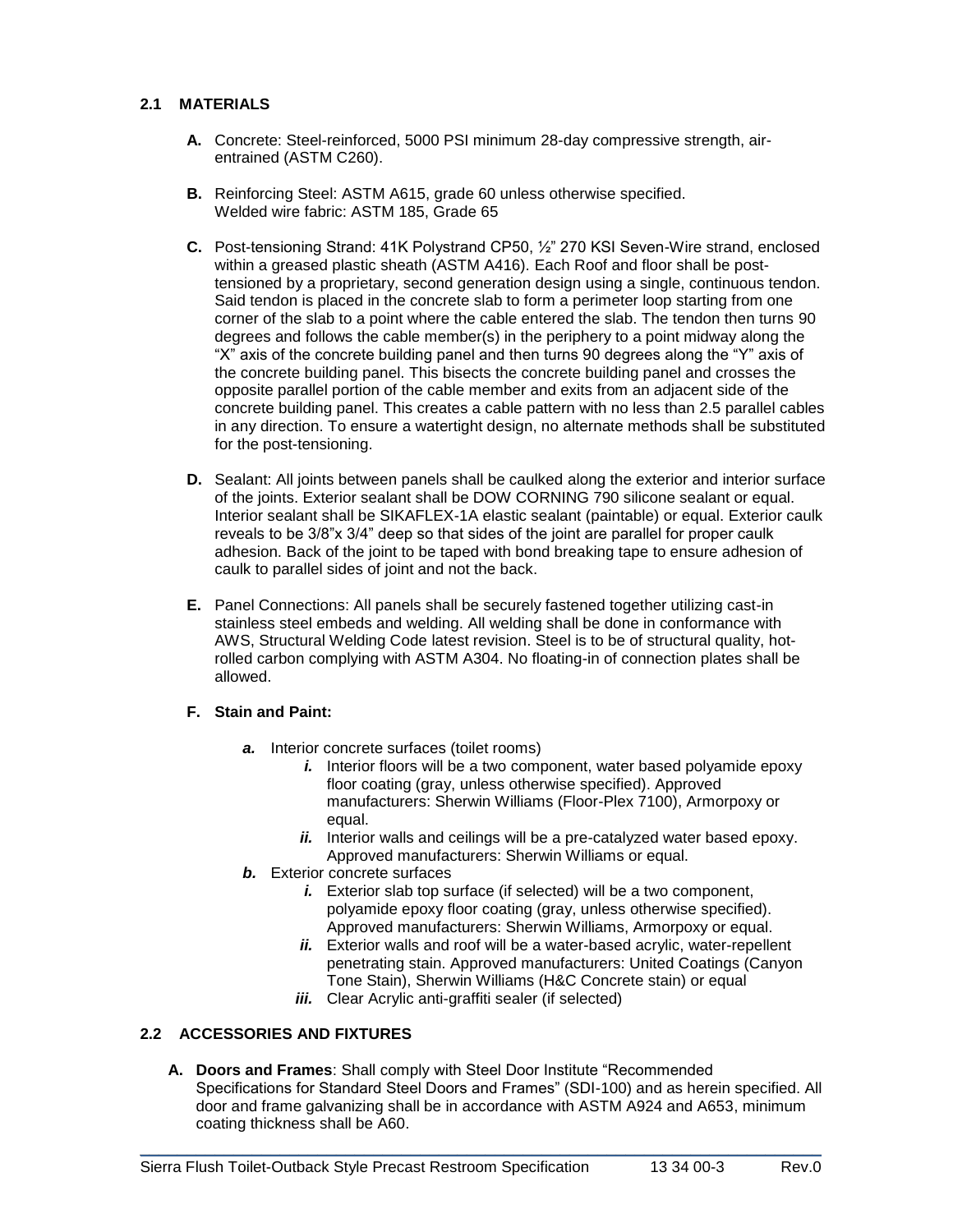- 1. The buildings shall be equipped with  $3'$ -0" x  $6'$ -8" x 1-3/4" (restroom entry doors) & 2'-8" x 6'-8" x 1-3/4" (chase door) thick insulated, 18 gauge, metal doors with 16 gauge frames (to meet wall thickness). Doors shall have a flush top cap. Doors and frames shall be factory bonderized and painted with one coat of rust-inhibitive primer and one finish-coat of enamel paint; color to be BOLT BROWN unless otherwise specified.
- 2. Doors and frames shall meet SDI standard Level 2, 1¾" heavy duty. *Approved manufacturers: Republic, Steelcraft, Ceco, Black Mountain, Pioneer, Curries, Mesker, MPI, Door components or equal Approved distributor: Integrated Entry Systems*

# **B. Door Hardware**:

**1. Cylindrical Lock**: Commercial grade, shall meet requirements of ANSI A156.2, series 4000, UL listed and ADA approved. Zinc dichromate chassis with cast solid zinc levers to resist corrosion. Furnish locks with 6-pin solid brass keyway. Exterior locks and unlocks by key, interior push button lock, released when lever is turned. Manufacturer shall provide a limited lifetime warranty on this product. *Approved manufacturers: Design Hardware, or equal*

**2. Hinges**: Self-Closing (spring) Hinges. Shall comply with ANSI A156.17 Grade 1 self closing hinges (3 per door). Hinges shall be Stainless Steel Grade 304 (ANSI K81071F) US32D brushed satin finish. Manufacturer shall provide a lifetime limited warranty. *Approved manufacturers: Design Hardware, or equal*

**3. Door Sweep**: Nylon brush door sweep, ANSI/BHMA certified. Sweeps shall have an integral drip edge to repel water from base of door. Sweeps shall be approved for UL 10C positive pressure and suitable for use with fire doors up to three hours. *Approved manufacturers: National Guard Products or equal*

**4. Drip Cap**: Aluminum drip cap with minimum projection of 2 ½" shall be furnished. *Approved Manufacturers: Design Hardware, National Guard Products, or equal*

**5. Door Stop**: ANSI 156.16 approved wall mounted door stop with keeper constructed of a corrosion resistant cast brass material. Finish US26D (626) brushed chrome finish. *Approved manufacturers: Don-Jo, Rockwood, or equal*

- **C. Wall Vent:** Wall vents will be extruded aluminum, minimum thickness of .125", 6063-T5 alloy. Vents to be supplied with aluminum mesh insect screen and 204-R1 clear anodized finish. Approved manufactures: Sunvent Industries or equal.
- **D. Signs:** Signs to have braille, characters, and pictograms to meet ADA requirements.
- **E. Windows:** Frames shall be constructed from stainless steel. Window glazing will be ¼" translucent Lexan.
- **F. Grab Bars:** Stainless steel tubing, 18 gauge, type 304 stainless steel, mounted 1-1/2 inches from wall. Approved manufacturers: Bobrick or equal.
- **G. Toilet Paper Dispenser:** Dispenser will be constructed of 3/16" to 1/4" thick 304 stainless steel. Dispenser will be capable of holding three (3) standard rolls of toilet paper. Approved manufacturers: Aslin Industries, Bobrick or equal.

- **H. Plumbing:** All fixtures will meet ASME A112.19.3
	- *1.* Waste and vent piping: ABS or PVC plastic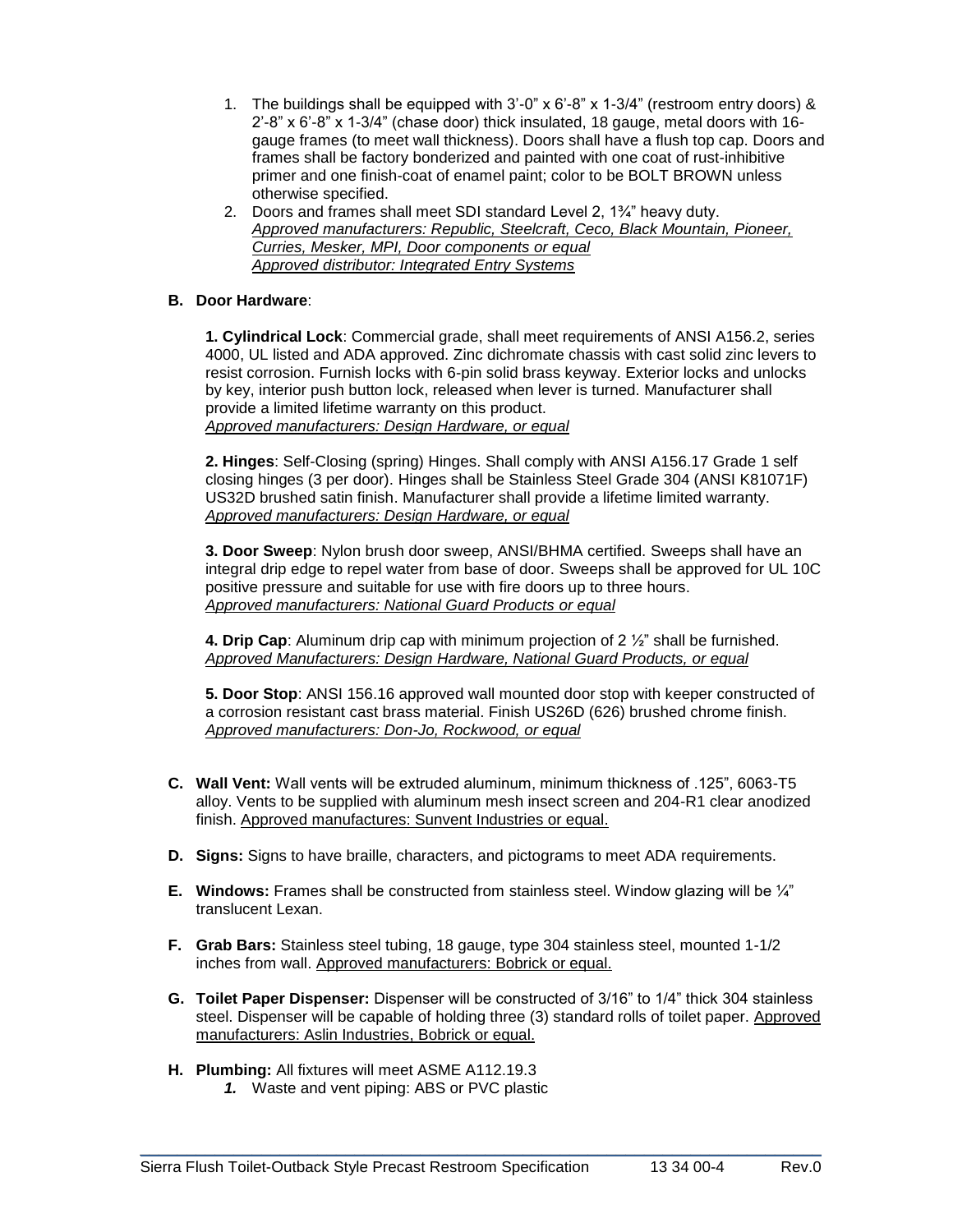- *2.* Water piping: Copper tubing Type L, hard drawn. A gate or ball valve will be provided at the inlet end of the water line. Size water lines to provide proper flushing action based on a nominal water pressure of 40 psi.
- *3.* A main shut-off valve and drain will be provided with plumbing
- *4.* Toilet and urinal (if provided): ADA compliant, type 304 stainless steel, wall hung, with siphon or blowout jet action. Provide back spud for concealed flush valve connection, unless otherwise specified.
- *5.* Flush valve: Concealed toilet flush valve with integral vacuum breaker and a nonhold-open pushbutton or handle. Constructed of bronze or brass with water saver flow of 1.6 gallons per flush.
- *6.* Lavatory: ADA compliant, type 304 stainless steel with backsplash.
- *7.* Lavatory valve will be pneumatically operated pushbutton valve. Valve to be nonhold open type with a vandal resistant pushbutton requiring less than 5 lbs. pressure to activate.
- *8.* Hose bib to be provided in chase area.
- *9.* Floor drain: (Optional)-Floor drains to be provided in each room of the restroom building if selected.
- **10.** Hammer arrester to be installed on water line
- **11.** Trap primer distribution unit to be installed
- **I. Electrical:** All components UL shall be listed
	- *1.* A 100-amp breaker panel will be provided
	- *2.* All electrical wiring will be encased in conduit. All wire to be copper.
	- *3.* Light Fixtures:
		- *a.* Chase(service area): 4-foot (48") fluorescent fixture, switch controlled
		- *b.* Toilet rooms: 4-foot (48") fluorescent fixture, motion detector activated
		- *c.* Exterior: 35-watt minimum high pressure sodium light, polycarbonate vandal resistant.
	- *4.* Hand dryer: Surface-mounted ADA compliant, universal type motor, with adjustable sensor operation.
	- *5.* One GFCI outlet located next to the lavatory
	- *6.* Two restroom area exhaust fans with 270 CFM speed controllable, occupancy/motion sensor controlled.

# **2.3 Finishes**

- A. **Interior of Building**: Smooth form finish on all interior panel surfaces unless exterior finish is produced using a form liner, then smooth hand-troweled finish.
- B. **Exterior of Building (standard)**: Barn board finish on all exterior wall surfaces with a simulated cedar shake roof finish.
- C. **Exterior of Building (Option #1)**: Architectural precast concrete brick finish: Finish must be imprinted in top face of panel while in form using an open grid impression tool similar to EASI-BRICK**®** . Finished brick size shall be 2 3/8" x 7 5/8" with vertical steel float or light broom finish. Joints between each brick must be 3/8" wide x 3/8" deep. Back of joint shall be concave to simulate a hand-tooled joint.
- D. **Exterior of Building (Option #2):** Additional finishes for walls and roof are available and will vary by local producer.

#### **SECTION 3 – EXECUTION**

#### **3.1 SITE PREPARATION** (**MANUFACTURER'S RECOMMENDATION**)

Work under this section relates to placement of the restroom building by the Easi-Set licensed producer on the customer-prepared foundation and site.